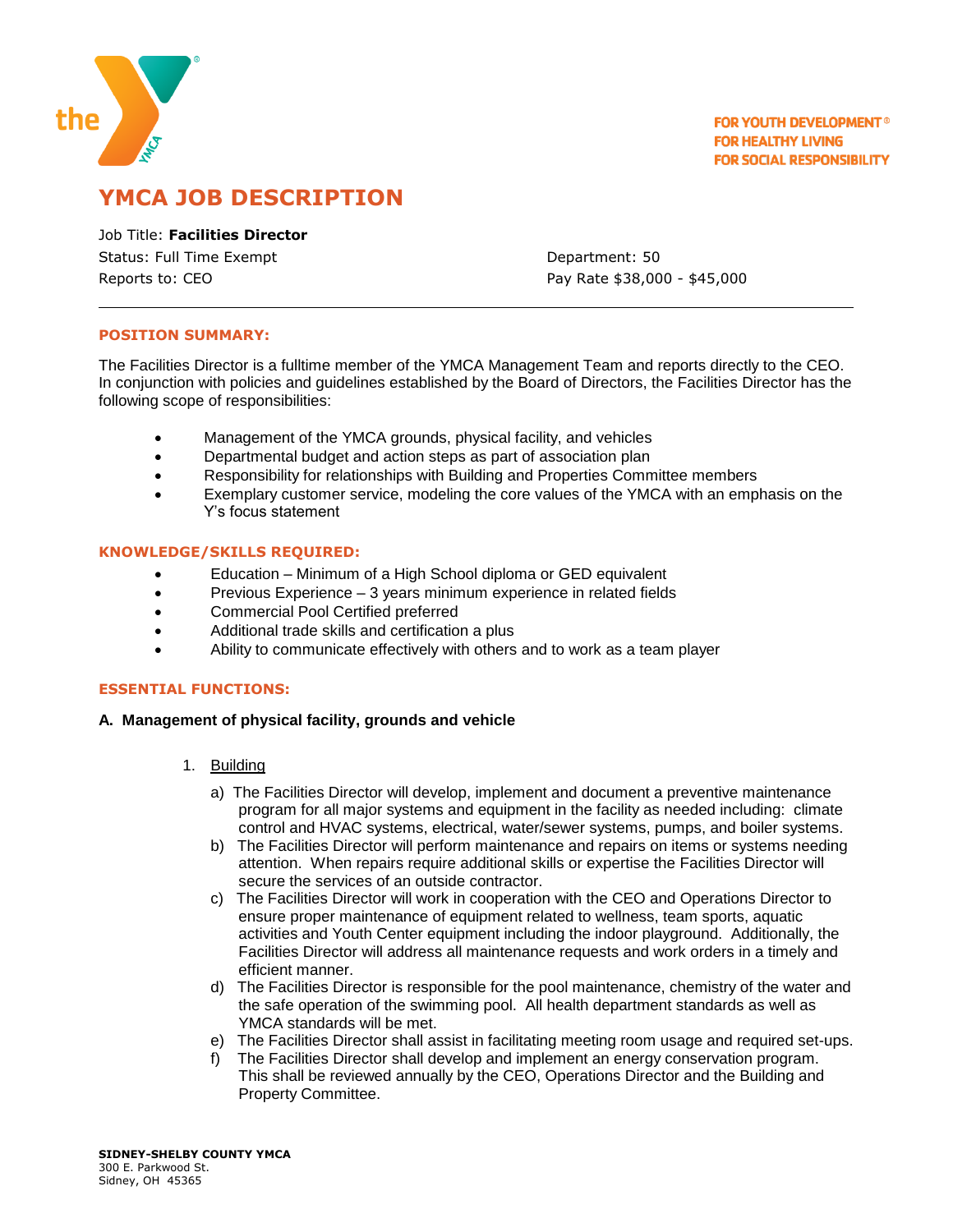- g) The Facilities Director is responsible for overall building security including building keys, alarm and surveillance camera systems and overall security of YMCA facilities and equipment.
- h) The Facilities Director will focus on risk management as a base for maintenance decisions. Risk management is a shared responsibility with all staff, but the primary responsibility falls to the Facilities Director in cooperation with the CEO & Operations Director. Staff trainings will be conducted by Facilities Director as needed and as deemed necessary by the CEO.
- i) The Facilities Director is responsible for negotiating vendor rates and contracts at the lowest cost possible and maintaining an inventory of supplies.
- j) The Facilities Director is responsible for the safe operation of all tools, including power tools.
- 2. Grounds

 The Facilities Director will develop a workable plan to maintain the grounds in a reasonable, cost-effective, and safe manner. Facilities Director will coordinate and work with outside contractors for grass mowing, snow removal, and tree maintenance. A thorough daily inspection of the grounds and outside facilities is required. Special inspection of playground equipment and surrounding area shall be scheduled as part of an ongoing preventive maintenance program.

3. Vehicle

 The Facilities Director will develop and implement a plan to maintain the YMCA vehicles mechanically and from an appearance standpoint. The Facilities Director is responsible for the vehicle schedules and for assuring that individuals operating any YMCA vehicle are appropriately trained.

## **B. Department Budget and Action Steps**

The Facilities Director will participate in the Association's annual planning process by developing annual action steps as part of the Association's plan and translating these into an annual Facilities Department budget. The Facilities Director will monitor this budget on a monthly basis and is responsible for operating within the approved guidelines.

## **C. Building and Properties Committee**

The Facilities Director is responsible for developing and nurturing a relationship with the Building and Properties Committee. This group of volunteers will meet with the Facilities Director on a regular basis (at least 6 times per year). The Facilities Director shall use this resource to gather information in terms of formulating decisions on matters that relate to the overall building, property and vehicle maintenance program. This group is also helpful in the development of the annual maintenance budget. This committee should receive a monthly written report of the activities of the Facilities Department.

## **D. Customer Service**

The Facilities Director serves as part of the YMCA's customer service team. Recognizing that the standard of customer service is excellence, the Facilities Director will base judgments and actions on what best serves YMCA members (customers). The Facilities Director relates to customers and must bring courtesy and professionalism to all interactions.